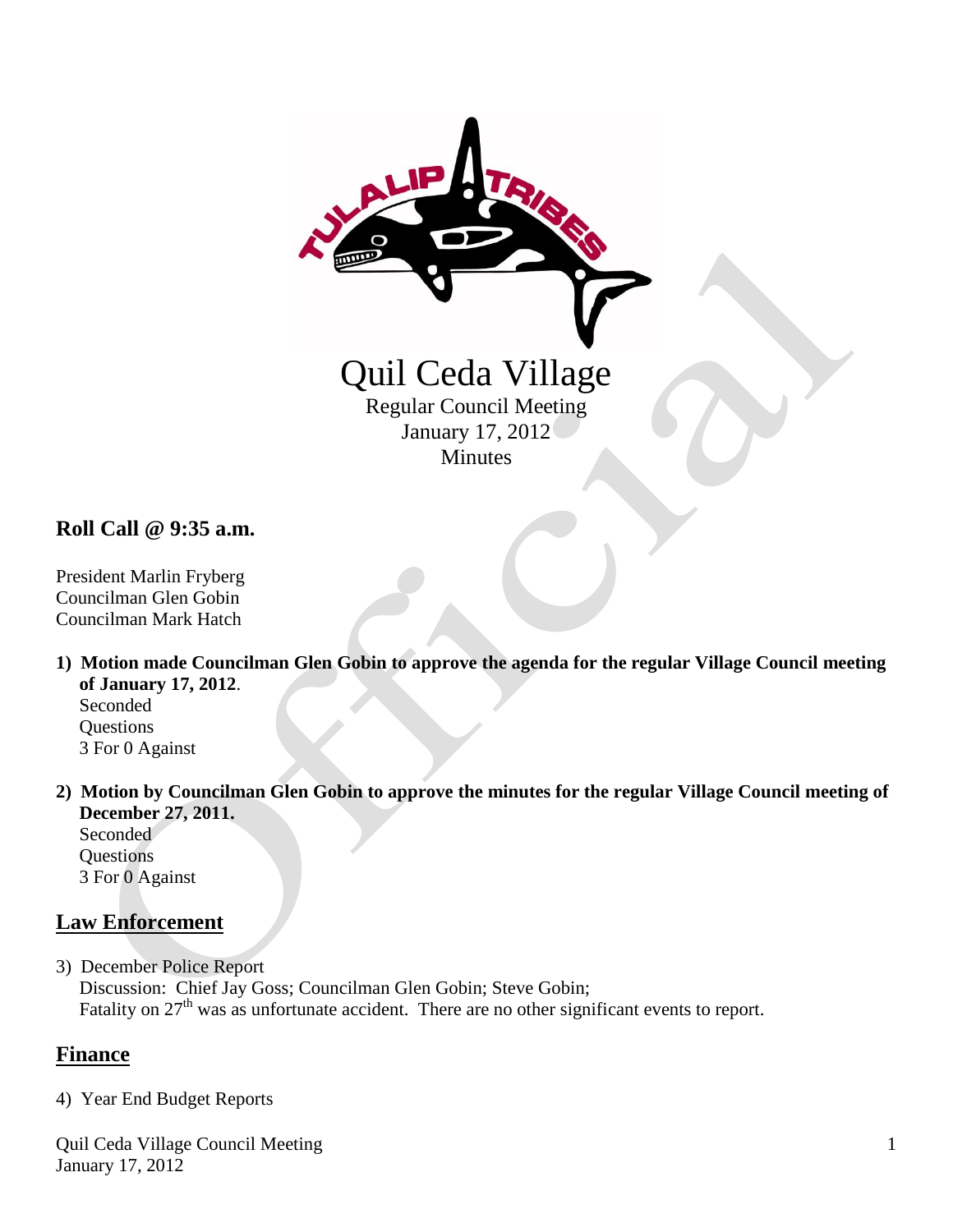Discussion: Sarah Codiga; President Marlin Fryberg; Lukas Reyes; Steve Gobin Budgets are as current but invoices for 2011 are still coming in and will be posting until March. Quil Ceda Village has been working with Tulalip Utilities on the water usage being wheeled through 88th Street. QCV would like an MOU with TTT on the wheeling of water. The two departments will continue to work of this.

# **Out of State Travel**

5) Request for out of Country Travel Alison Warner, Wetland Program Specialist, Society for Ecological Restoration, May 14-18, 2012 At a cost of approximately \$900.00 Discussion: Steve Gobin Just an FYI - This employee will be going to Sidney, B.C. for training that is related to her position with QCV.

# **Tulalip Data Services**

6) TDS Software Development Staffing – Closed Session moved to the end of the agenda.

## **Economic Development**

7) Transportation Projects

- 1) Chelsea Roundabout
- $2)$  116<sup>th</sup> Street
- 3) 93rd Street Bridge (Walmart)

 Discussion: Debra Bray; Councilman Glen Gobin; Steve Gobin; President Marlin Fryberg; Chuck James; Lukas Reyes

 Chelsea will be finished with parking the garage this year and begin the expansion of the outlets for completion in 2013. Staff has been looking at the traffic needs around Chelsea. A roundabout has been suggested. Some preliminary design and costs have been presented. Traffic will increase with the opening of the new addition. Council would like to meet with the TTT full Board to discuss use of tax revenue. QCV GM is setting meetings with staff to develop a long range planning Charette. The cost to meet obligations with the leaseholders must be taken into consideration. Gas tax revenue can only be used for transportation related expenses. Tulalip has allocated these dollars for roads. 116<sup>th</sup> Street is a huge road project that benefits the surrounding community. Council would like to be here on Friday to meet with staff to begin the development and maintenance discussions. The east and west side of  $27<sup>th</sup>$  must be discussed. Discharge from the MBR plant has to come into the discussion. The Tribe is a responsible developer and does long range planning so all impacts in all areas of the Reservation are considered before building begins. The Tribe cannot control development done off the Reservation or on Reservation fee land development that is permitted through Snohomish County which take up considerable capacity of infrastructure that is put in by the Tribe. As the traffic increases it will be important to get the new infrastructure in place to move the truck traffic away from the car traffic. MBR plant is working on taking out the phosphorous so any discharge into the ground will be safe.